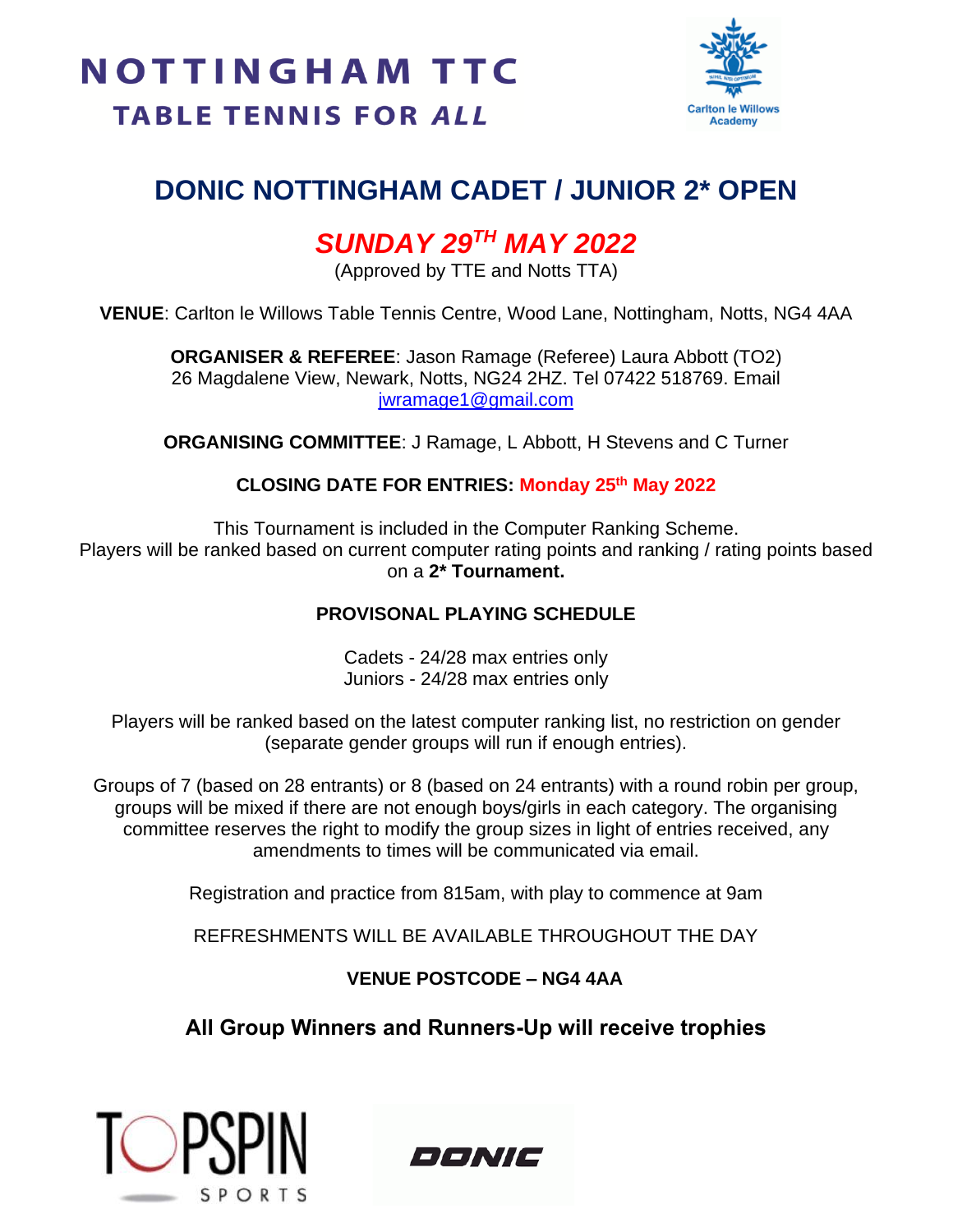# **NOTTINGHAM TTC**



### **TABLE TENNIS FOR ALL TOURNAMENT REGULATIONS AND INFORMATION**

- 1. Every entrant must be affiliated as a Compete Plus Member or provide proof of being a member of another National Association affiliated to the ITTF; and is not affiliated to TTE.
- 2. TTE Regulations Part A (Regulated Competitions) and Part B (Tournament Regulations) apply to the tournament.
- 3. ITTF Regulations for International Competitions apply to the tournament except where otherwise specified in TTE Regulations Parts A or B, or in this form.
- 4. All competitors may be required to umpire at least one match in each event entered.
- 5. The competition is open to a maximum of 24/28 players in the Cadet event, and 24/28 players in the Junior event. Groups may be mixed between boys/girls if not sufficient entrants to a particular event.
- 6. All matches shall be the best of five games. The final order in a group shall be determined as per ITTF regulation 3.7.5 for group competitions. All players will be required to umpire as scheduled during their group matches.
- 7. All competitors will be required to book in upon their arrival and should not leave the centre without first obtaining permission from the referee. Players absent when due to play are liable to be scratched from their next match.
- 8. The referee's decision shall be final on a point of law and on any question arising not provided for in these regulations, or in any dispute as to the interpretation thereof.
- 9. Entry forms can be downloaded from the club or TTE website or requested from the organiser.
- 10. Players in the junior event must have been born in 2003 or later; and for the cadet event, players must be born in 2007 or later.
- 11. Players' Clothing: Main colour of clothing must be different from colour of ball (white).
- 12. No competitor or official shall engage in betting on players or matches.
- 13. Doping shall not take place either before or during play; and doping control tests may take place.
- 14. There will be no charge for admission.
- 15. Refreshments and snacks will be on sale.
- 16. Completion and submission of this Entry Form signifies agreement by the entrant to the conditions of the competition, including any variations of ITTF regulations.
- 17. Court sizes will be 9m x 4.5m, with barriers surrounding each court.
- 18. Playing conditions Sanwei 3\* white balls, eight Butterfly centrefold 25mm tables, Butterfly nets and post, LED lighting (750 lux) approx. 4.5m above the table. Floor to ceiling height approximately 6 metres. Flooring in one hall is Gerflor; in the second hall there is a wooden floor.
- 19. Scoring machines will be used for each match.
- 20. Practise will only be permitted prior to the event starting.
- 21. Changing facilities will be available, including showers.
- 22. Car Parking is available free of charge.
- 23. Full payment at point of entry will be required to secure your entry, fees will not be refunded after closing date. Entries received with no payment will not be entered.
- 24. If it becomes necessary to restrict entries, priority will be given in order of receipt.
- 25. No entry will be accepted after the draw has been made.
- 26. Notification players will receive an acknowledgment of entry via email if entry is via email.
- 27. Closing date for entry is Wednesday 25<sup>th</sup> May 2022 5pm.
- 28. Draw will take place on Wednesday 25<sup>th</sup> May 2022.
- 29. Draw will be sent to all entrants by Thursday 26<sup>th</sup> May 2022.
- 30. In conjunction with the TTE Child Protection Policy, persons wishing to take photographs or video images must register with the event organizer, producing their professional identification, TTE authorization or a completed TTE authorization form.
- 31. Entry to only one event allowed.

#### **All Group Winners and Runners-Up will receive trophies**